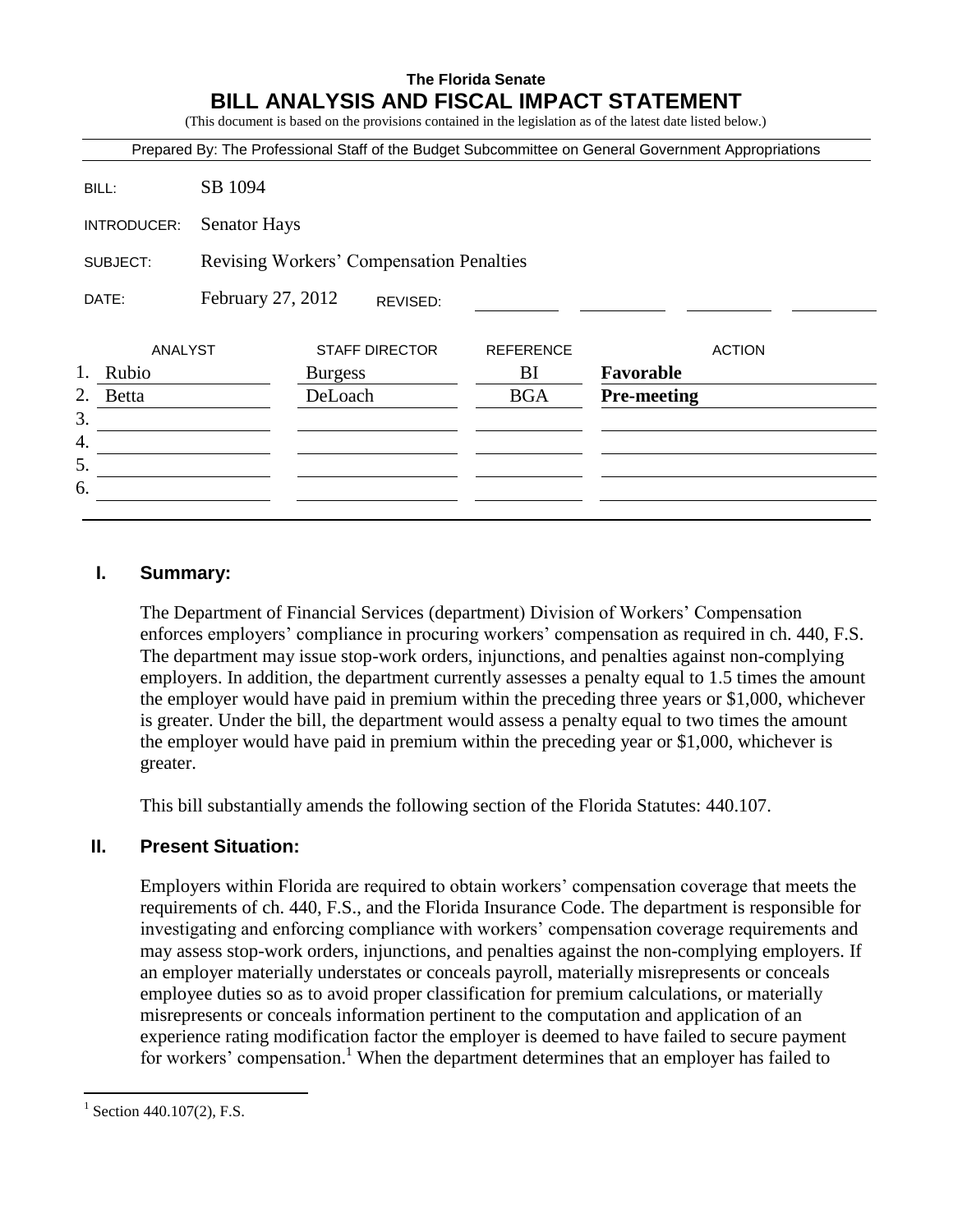secure the required payment of workers' compensation, a stop-work order is issued within 72 hours ceasing all business operations and remains in effect until a finding that the employer has come into compliance with coverage requirements and paid any penalties.<sup>2</sup> A conditional release from the stop-work order may be issued by the department to employers who have come into compliance with the workers' compensation coverage requirements and have agreed to pay any penalties through a payment agreement schedule with the department.

In addition to stop-work orders, injunctions, or penalties, the department is required to assess against employers who have failed to secure payment of workers' compensation a penalty equal to 1.5 times the amount the employer would have paid in premium within the preceding three year period or \$1,000, whichever is greater.<sup>3</sup> In determining the amount of the penalty, the department multiplies 1.5 times the amount the employer would have paid in premium when applying approved manual rates to the employer's payroll during periods for which it failed to secure the payment of workers' compensation within the preceding three year period.

# **III. Effect of Proposed Changes:**

The bill would change the calculation of the required penalty the department must assess against employers who fail to secure payment of workers' compensation as required. The bill would increase the penalty multiplier to two times the amount the employer would have paid in premium when applying approved manual rates to the employer's payroll during periods for which it failed to secure the payment of workers' compensation. The bill will also reduce the time to determine periods of non-compliance from the preceding three year period to a one year period. The department will either assess the calculated penalty or \$1,000, whichever is greater.

Reducing the non-compliance period from three years to one year will streamline the department's penalty calculation process due to the decrease in the volume of business records that must be reviewed and analyzed.<sup>4</sup> The streamlined process will allow the department to provide employers a determination of their penalty amounts more quickly and enable employers to pay the penalties sooner.

The bill would take effect on July 1, 2012.

### **IV. Constitutional Issues:**

A. Municipality/County Mandates Restrictions:

None.

B. Public Records/Open Meetings Issues:

None.

 $\overline{a}$ 

<sup>&</sup>lt;sup>2</sup> Section 440.107(7)(a), F.S.

<sup>3</sup> Section 440.107(7)(d)(1), F.S.

<sup>4</sup> Department of Financial Services Bill Analysis and Fiscal Impact Statement, December 1, 2011.